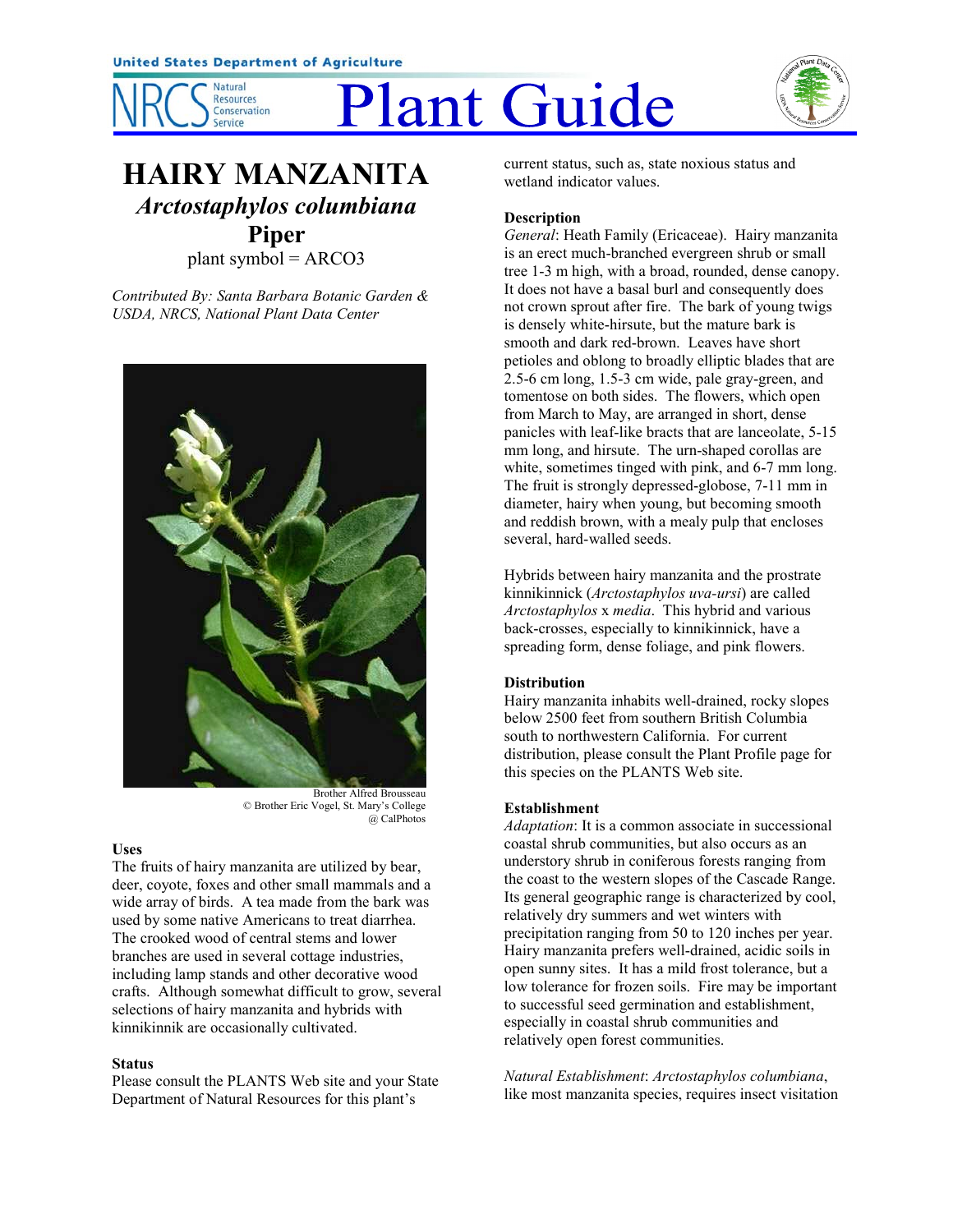to ensure seed-set. The flowers are pollinated by bees that grasp the flower and shake it by actively beating their wings. This process, like shaking a salt and pepper container, permits efficient collection of the pollen, which is used for food. Fruits are dispersed primarily by animals, which presumably aid germination by digesting the fruit and softening the outer seed coat. However, natural germination is sporadic except after fire, which cracks the hard coat of seeds that have accumulated in the litter layer. Hairy manzanita prefers loose, well-drained soils and, like other members of the heath family (Ericaceae), has an obligate relationship with mycorrhizal fungi.

*Seed Propagation*: Propagation from seed is difficult, because of the thick, bony seed walls and low rates of germination (less than 10%) without treatment. However, if propagation from seed is desired, treatment must ensure that the seed coat is broken without damaging the embryo. Individual seeds may be filed with a steel file, but larger quantities can be treated by placing them into a container of boiling water that is removed from the source of heat after 1- 2 minutes. Seeds also respond well to burning, which is accomplished by firing a 4-inch deep layer of combustible leaves and twigs over a flat planted with seeds. These treatments crack the seed coats but may reduce viability. Treated seeds should be stratified in a moist mix of milled sphagnum and beach sand for 2-8 months until they germinate. Other techniques, including use of sulfuric acid to soften the seed coat, may enhance germination, but also requires special precautions against spillage and contamination.

*Vegetative Propagation*: Vegetative propagation is preferred over seeds. Hairy manzanita is most easily propagated by cutting terminal shoots that include 1- 2 inches of the woody stem from the previous year. Cuttings work best if taken between January and March and should be dipped in a rooting hormone before being placed in a moist sand-peat mixture. Cuttings need to be kept moist by regular watering or misting until roots appear. Once rooted, they should be transplanted into small containers using potting soil, to allow for proper root development. Manzanitas generally do not transplant well, so they should be grown to vigorous conditions in one-gallon containers and then moved to a permanent position in the late fall or early winter. Relatively slow growth rates during the first few years can be expected. If plants are used in an urban landscape, the use of organic-rich soils and acidified fertilizers is recommended.

# **Management**

Under natural conditions, no special management is required to maintain established manzanitas. Either scarified seeds or well-rooted container plants may be used to re-vegetate cleared sites. In the urban landscape, several horticultural techniques should be used to ensure healthy plants. All manzanitas should be planted higher than the surrounding soil to prevent crown rot, which can result from excessive water and soil moisture, especially during the summer. Overhead watering should also be avoided because it tends to encourage fungal diseases (e.g., *Botryosphaeria*) that cause branch die-back and leaf spot.

Manzanitas are also susceptible to gall-producing aphids (*Tamalia*), which cause young leaves to curl and cease growth. Periodic watering every 4-6 weeks will keep foliage healthy without weakening plants. Mulching is desirable to control weeds, retain soil moisture, and reduce the need for irrigation. Rock mulches have proven more successful than organic mulches. Pruning should be avoided and used only to remove dead wood and diseased branches.

## **Cultivars, Improved and Selected Materials (and area of origin)**

Please check the Vendor Database, expected to be on-line through the PLANTS Web site in 2001 by clicking on Plant Materials. This species is available from native species nursery.

#### **References**

CalPhotos 2000. *Arctostaphylos columbiana*. Version: 000509. CalFlora, Inc., Berkeley, California. < http://elib.cs.berkeley.edu/photos/>.

Emery, D. 1988. *Seed propagation of native California plants*. Santa Barbara Botanic Garden Publishing, Santa Barbara, California. 115 p.

Franklin, J. & C. Dyrness 1988. *Natural vegetation of Oregon and Washington*. Oregon State University Press, Corvallis, Oregon. 452 p.

Holland, K. & D. Keil 1995. *California vegetation*. Kendall/Hunt Publishing Company, Iowa. 516 p.

Keaton, G. 1994. *Complete garden guide to the natural shrubs of California*. Chronicle Books, San Francisco, California. 314 p.

Kruckeberg, A. 1982. *Gardening with native plants of the Pacific Northwest*. University of Washington Press, Seattle, Washington. 252 p.